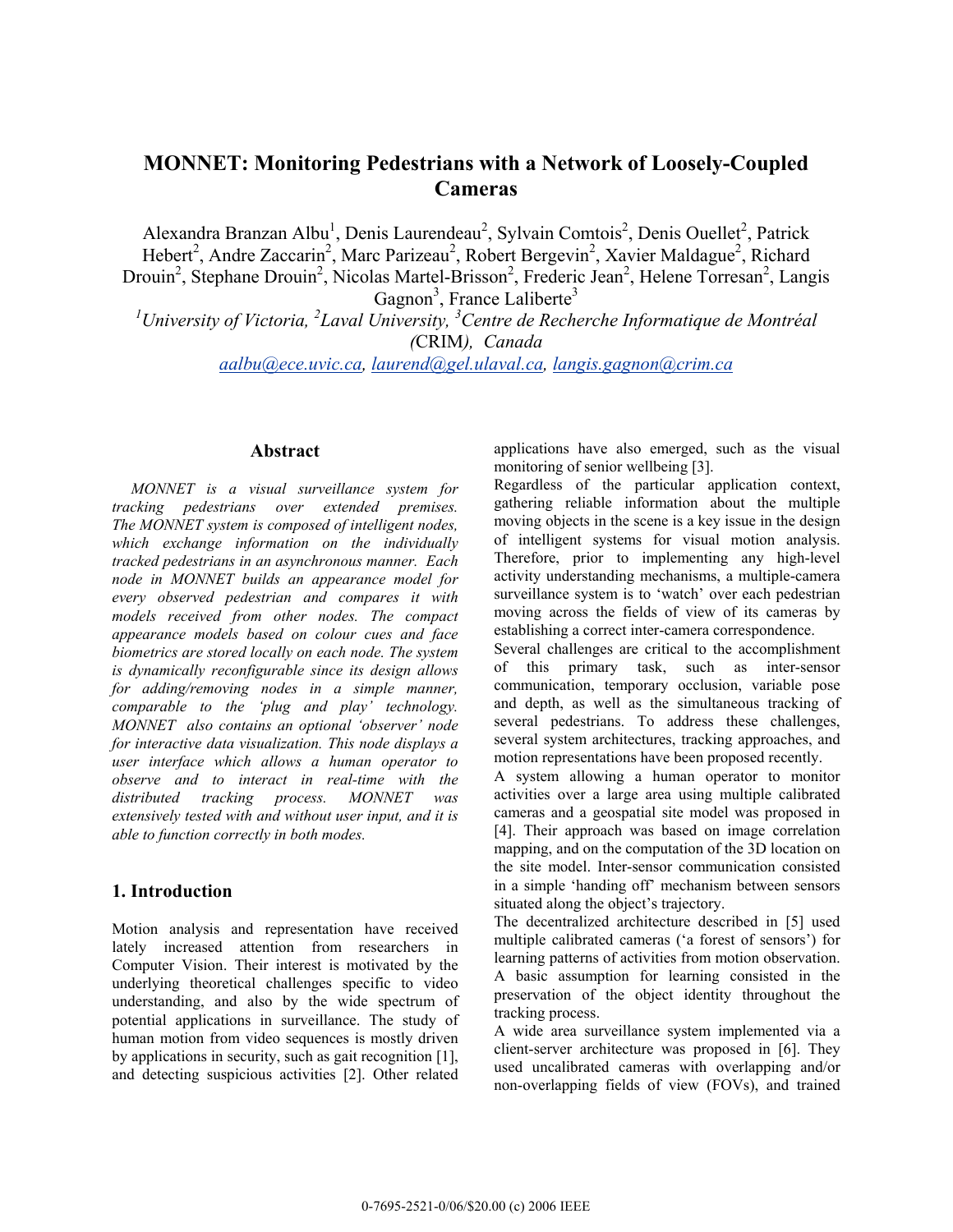their system for learning the topology of the FOVs. The inter-camera correspondence is established based on linear velocity prediction and on a spatio-temporal constraint based on the FOVs topology. The use of an appearance model is suggested as a possible improvement for the tracker performance.

One may observe that most of the recently reported surveillance systems require overlapping FOVs, offline camera calibration, and spatial site models. In addition, the client-server architecture is preferred to a decentralized architecture since it controls better the sequence of processes involved in motion analysis. However, overlapping FOVs, camera calibration and spatial site models may not be realistic system features when monitoring extended premises. Also, the clientserver architecture, although reliable, is rigid and not resilient with respect to the failure of its critical components (i.e. server failure).

To address such current limitations in surveillance systems, this paper proposes a new, decentralized systemic approach. The MONNET system is composed of intelligent nodes, which exchange information on the individually tracked pedestrians in an asynchronous manner. Any node in MONNET builds an appearance model for each observed pedestrian and compares it with models received from all other nodes. The compact appearance models, based on colour, shape, and face information, are stored locally on each node. The system is dynamically reconfigurable since its design allows for adding/removing nodes in a very simple manner, comparable to the 'plug and play' technology. After a node is added to the network and begins tracking, its appearance models become immediately available to the other nodes. The removal of a node has no effect on the other nodes in the network, which simply continue their observations. The MONNET system contains also a special 'observer' node dedicated to interactive data visualization. This node consists of a user-friendly interface which allows a human operator to observe and to interact in real-time with the distributed tracking process. It is worth mentioning that the presence of the 'observer' node is optional; thus MONNET can also function without any human intervention. As a matter of fact, any MONNET node can act as an observer node.

The rest of the paper is structured as follows. Section 2 describes the proposed systemic approach for pedestrian surveillance. The experimental results are discussed in section 3. Section 4 draws the conclusions and describes some future work directions.

### **2. Proposed approach**

### **2.1 Task description for processing nodes**

The MONNET system is composed of several processing nodes and one optional 'observer' node. The minimal configuration of a processing node consists of a computation unit connected to a video camera and an optional infrared camera. This section provides the task description for a typical processing node. The sequence of the main tasks to be performed in real-time by each processing node is as follows.

*a) Video acquisition.* For a specified node, the user is able to select among the following options: i) acquisition in the visible spectrum only, and ii) synchronized acquisition of infrared and visible data. It is thus possible to customize each node according to the particular environmental conditions related to the FOVs of its cameras. IR sequences provide enhanced contrast between the human body and the background in a low-lit room, while visible sequences convey rich information about the colour, texture and shape of the pedestrians when proper lighting conditions are available. Moreover, there are situations where a fusion between IR and visible data improves significantly the performance of figure-ground separation. Frame samples from a simultaneous IR/visible spectrum acquisition are shown in Fig. 1.



**Figure 1. A pair of 'visible' (left) and IR (right) frames** 

A sequence of preprocessing steps is necessary to correct vignetting, fixed pattern noise and dead pixels and also to perform temperature calibration [7]. For simultaneous IR-visible acquisition, temporal synchronization is also necessary.

#### *b) Figure-ground segmentation.*

If acquisition provides only 'visible' data, then a pixelbased statistical background subtraction algorithm [8] is used. The background and the moving cast shadows are represented with Gaussian mixture models (GMMs). This representation is robust with respect to complex and changing illumination patterns.

In case of simultaneous IR-visible acquisition, a data fusion algorithm is implemented [7]. First, figureground segmentation is performed independently on IR and visible sequences and results in objects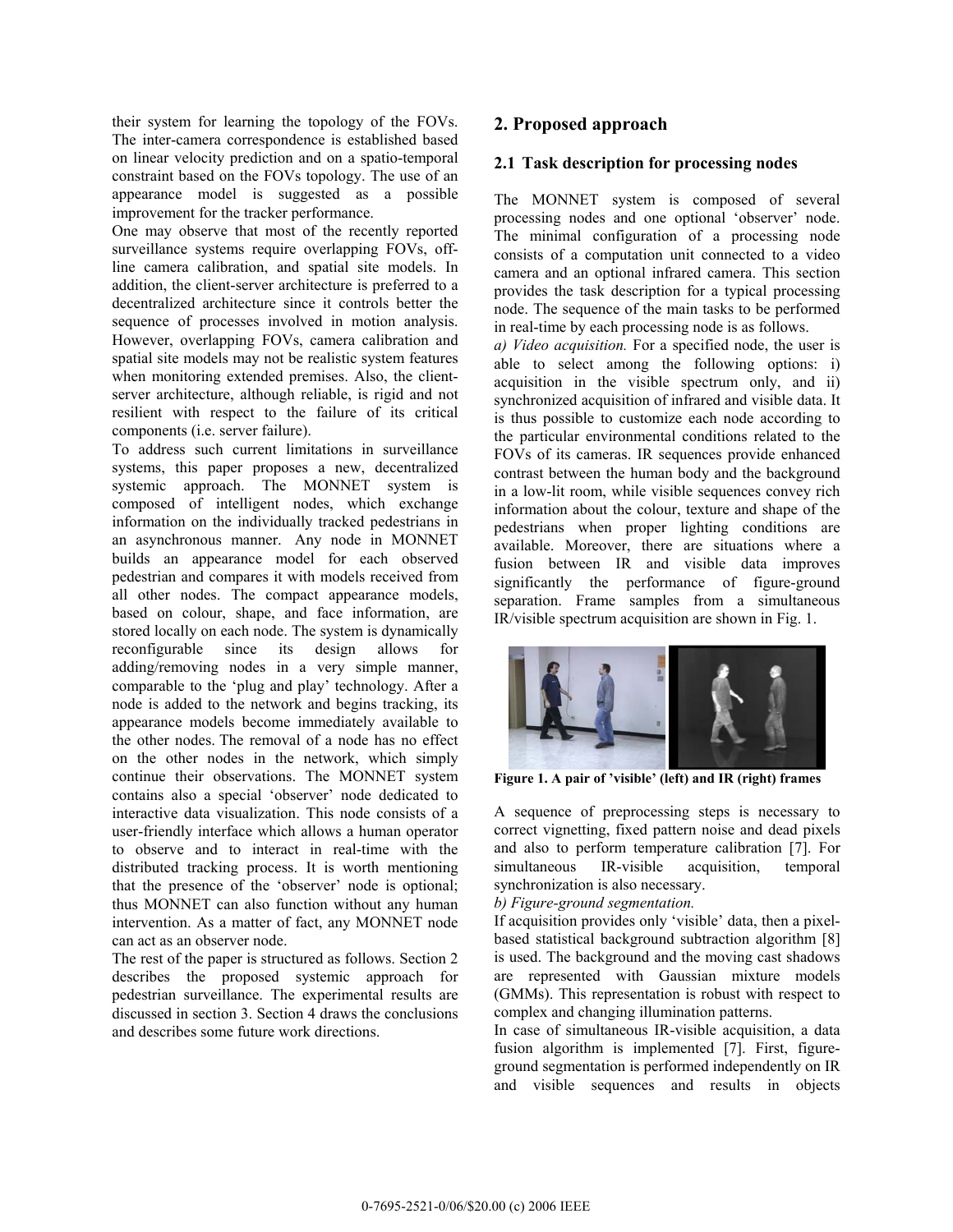corresponding to pedestrians. The quality of the segmentation is measured by confidence ratios attached to each object on a frame-by-frame basis. The fusion algorithm uses the confidence ratios to establish a dynamic *master-slave* relationship between IR and visible segmentation results. The *master* object is defined by the highest confidence ratio in the current frame, and it is used to refine and correct the segmentation of the corresponding *slave*.

*c) Tracking* is based on a five-point model (head, hands and feet) [9]. Feature points are first detected from shape, colour and motion information and then tracked independently. The issue of body-part selfocclusion during walking is handled by integrating motion correspondence and optical flow techniques.

d) *Pedestrian-representative appearance models* are essential for establishing a correct inter-node correspondence in the global tracking process. Each node builds and updates regularly one appearance model for each currently tracked pedestrian. These models are broadcast to all other nodes in the network for comparison and matching. Two approaches for generating appearance models are currently implemented in the MONNET prototype. The first one allows for building a global, silhouette-based model [10], while the second describes face biometrics and is applicable only for frontal face poses. To build the global appearance model, the bounding box of the silhouette is split into three regions according to userspecified proportions with respect to the total height. Default values are: head region 20%, trunk region 50%, and legs region 30 %. Each region is described by a feature vector, which contains information about the spatial and spectral distribution of dominant colours [10]. The comparison of two global appearance models is performed region-wise by using a quadratic colour histogram distance measure [10].

*e) Inter-node communication protocol*.

The MONNET system is configured as a wireless network of collaborative nodes, able to exchange information about the tracked pedestrians in an asynchronous manner. The open source Bonjour<sup>tm</sup> protocol from Apple Computer Inc. is used for a dynamic discovery of the collaborating nodes. Working with Bonjour<sup>tm</sup> is ideal for ad-hoc, zeroconfiguration networking based on the standard IP protocol.

A Bonjour<sup>tm</sup> information sharing process typically involves two partners: one requesting a certain service (i.e. 'the client'), and one offering that service (i.e. 'the server'). The novelty in MONNET is the dual role assumed by each of its processing nodes, which act as both 'client' and 'server'. Therefore, they are able to broadcast/receive pedestrian-related information

to/from other nodes. Moreover, nodes can easily be added or removed from the system, without temporarily affecting the global performance of the system. MONNET can be defined as a private network of nodes. Every new node (i.e. a 'server') is to register via Bonjour<sup>tm</sup> as a new member of the MONNET subnet; thus, it becomes able to broadcast its appearance models to all other MONNET members by using multicast addresses. A new node in MONNET has also 'client' privileges, and it is thus provided with a list of all active, broadcasting 'servers'. The removal of a node in MONNET is signaled to all other members by an update of the above-mentioned list. *f) Intra-node software management*

Node-specific data processing is organized into a modular structure, as shown in Fig. 2. Moreover, the computational complexity and the diversity of the processing tasks (background subtraction, tracking, and pedestrian modeling) require a flexible integration strategy. This strategy is also responsible for the coordination of parallel processes and for the management of computational resources.



**Figure 2. Intra-node software management** 

As shown in Fig. 2, the physical configuration of a processing node may consist in several computing units. The main computer controls the video acquisition process and the optional graphical user interface (GUI). The computing thread may be distributed across the main computer and additional satellite computers, if the task complexity leads to the overloading of the main computing unit. Satellite computers may be used for the distributed implementation of a single module (see Fig. 2, lower right) or for implementing several modules (see Fig. 2, lower left). Since intra-node communication involves real-time video data exchange between modules, the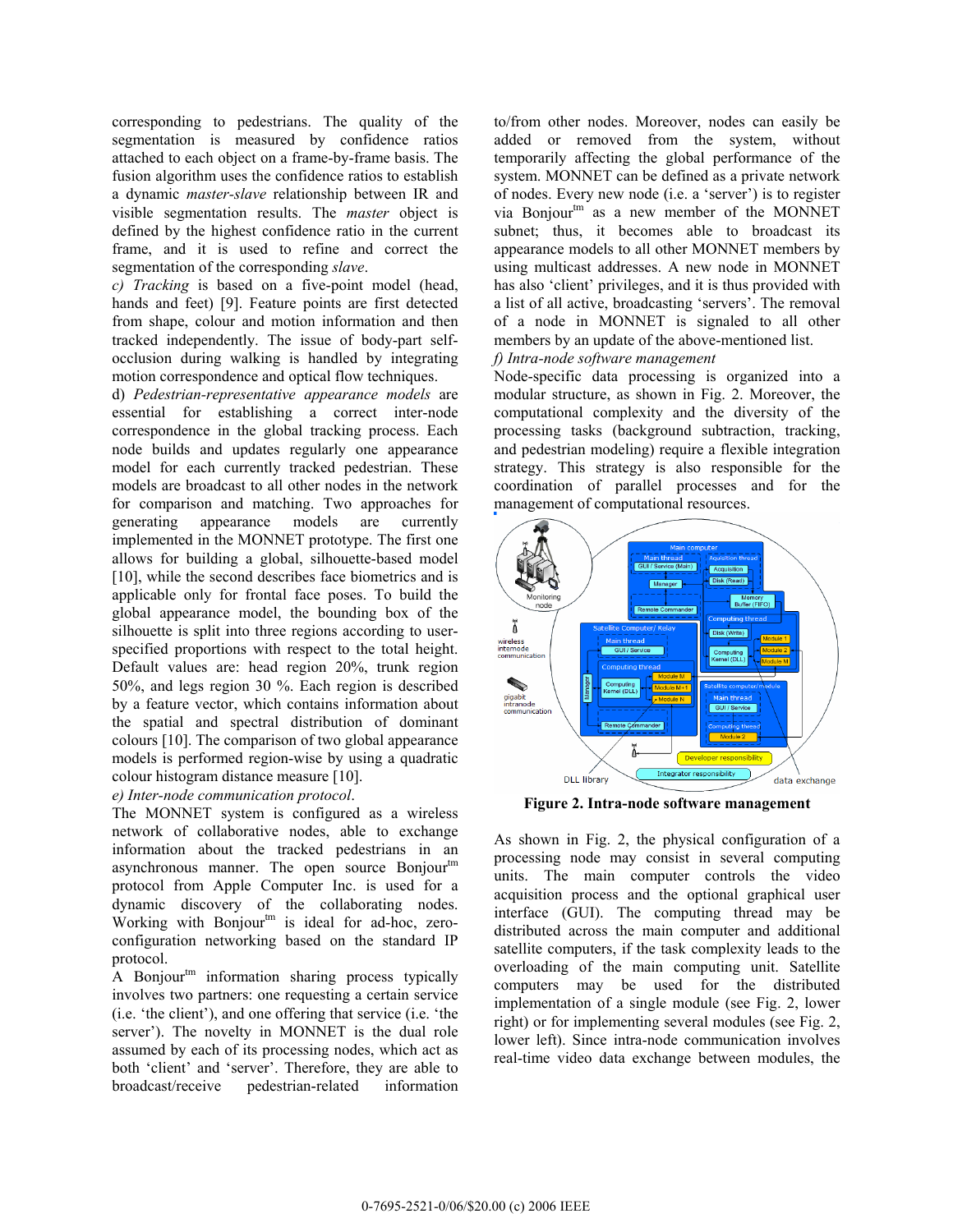computing units in a node are connected via gigabit communication links.

The modules are dedicated to processing algorithms, which are implemented as Dynamic Link Libraries (DLLs). For software management purposes, the algorithmic implementation is performed and controlled by the developer of the respective module. The three basic processing tasks, namely background subtraction, tracking, and model generation may have more than one algorithmic solution, and thus more than one corresponding module. For example, the appearance model may be built using global colour cues [10], or face recognition techniques when face detection is feasible. While default modules are specified in the initial system configuration, the user is able to select the most appropriate algorithms (modules) for the task at hand via the visualization interface. The remote commander block allows for updating the node configuration according to user specifications received from the visualization node.

#### **2.2 Interactive visualization interface**

The MONNET system is equipped with one optional 'observer' node connected to all processing nodes via the customized Bonjour<sup>tm</sup> protocol. This node allows for the interactive visualization of the monitoring process, which is a novelty in automated surveillance systems. Since MONNET is a multi-task surveillance system, the user is allowed to specify a task of interest, and to visualize specific information related to this task. For example, if the user wants to gather information about a certain person already detected by a node, this person is selected to be 'the active pedestrian'. Interactive visualization gives access to on-line, real-time monitoring data (e.g. 'the *active*  pedestrian enters *now* in the FOV of node *n*'), to a log of events having already occurred (e.g. 'the *active* pedestrian has previously been seen by node *i*, *j*, and *k*; his estimated trajectory and temporal information about time spent in each node's FOV are available'), and to a database of static images representative for the active pedestrian (see Fig. 3).

A second task performed by MONNET is related to the global outcome of the distributed monitoring process (number of pedestrians tracked in a certain time interval by each processing node), and allows for displaying information about pedestrian traffic.

The visualization interface also allows the user to select the desired algorithms and their parametric configuration for the task of interest. As specified in section 2.1, several algorithms are available for each processing step: background subtraction, tracking, and pedestrian modeling. Thus, the MONNET configuration is customizable for its current task.



**Figure 3. Visualization interface: a) 'Room map' window showing node location and activity; b) 'Pedestrian viewer' window** 

## **3. Experimental results**

A prototype of MONNET was built using four nodes equipped with infrared and visible cameras and observing an extended indoor environment (see Fig. 3a). The system used Pulnix TMC6700CL video cameras with a 12 mm lens, and Radiance 1 Amber Engineering thermal infrared cameras with a 25 mm lens. During the acquisition process, the infrared and video streams were synchronized, and the FOVs of each pair of infrared and visible cameras were almost overlapping. The final configuration of a processing node was distributed on two PCs with Pentium IV processors at 3.4 GHz and 1GB of RAM (from which only 200 MB were in use by the application). Wireless communication between nodes adopts the 802.11b standard. The main computer (see Fig.2) performed the background subtraction and tracking, while the satellite computer was used for pedestrian modeling.

The global four-node system functioned in real-time at a frame rate of 10 Hz, with input IR and visible images of size 640x480. Most of the computation time (approx. 95%) on the main computer was required by the background subtraction algorithm. Pedestrian modeling is performed on the satellite computer and consists of two independent approaches: silhouettebased modeling using colour cues [10], and face